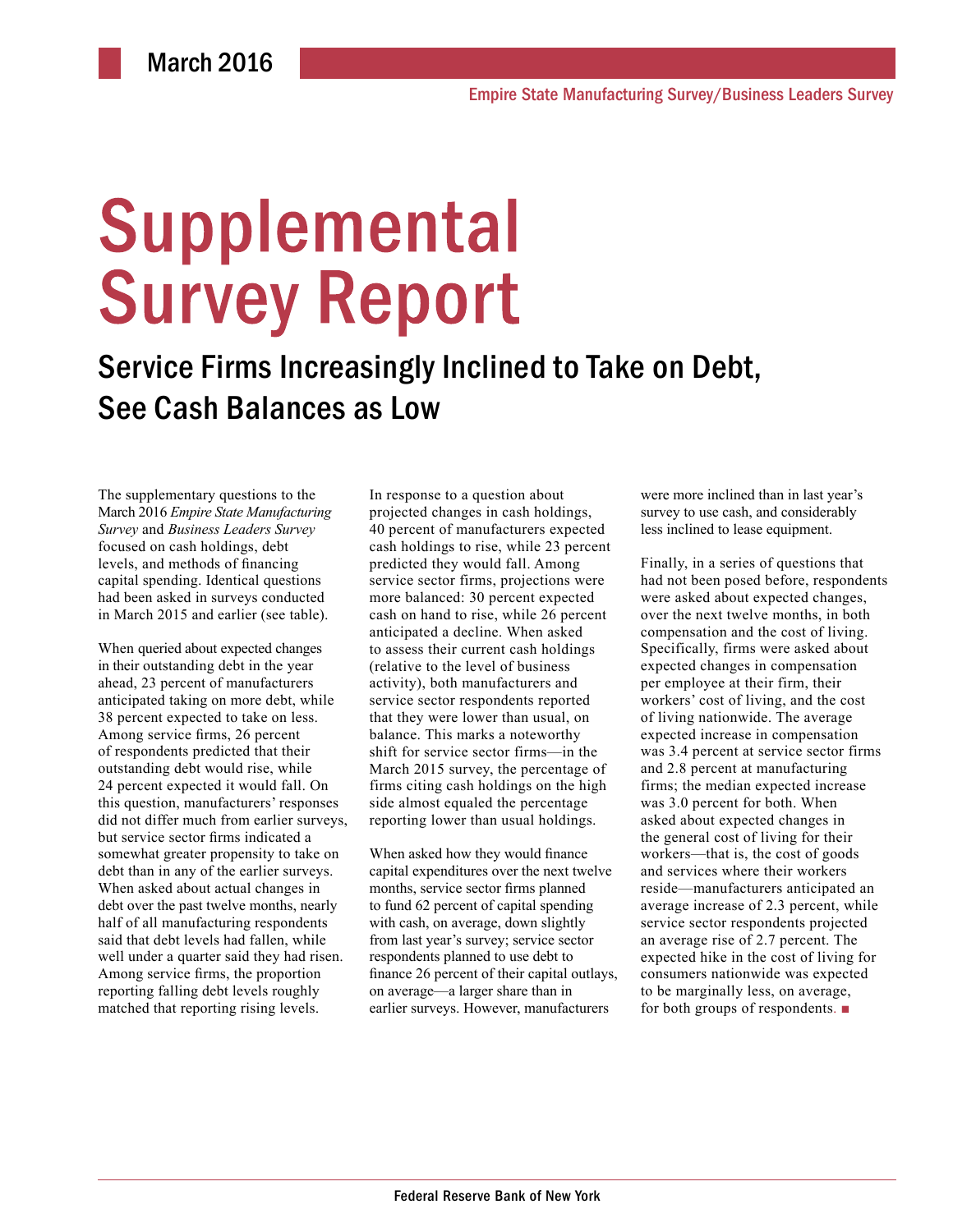# QUESTION 1

## **How do you expect your firm's debt levels to change over the next twelve months?**

|                   | <b>Empire State Manufacturing Survey</b> |                                  |      | <b>Business Leaders Survey</b> |                                  |                   |                   |  |
|-------------------|------------------------------------------|----------------------------------|------|--------------------------------|----------------------------------|-------------------|-------------------|--|
|                   |                                          | <b>Percentage of Respondents</b> |      |                                | <b>Percentage of Respondents</b> |                   |                   |  |
|                   | March 2014                               | <b>March 2015</b><br>March 2016  |      |                                | March 2014                       | <b>March 2015</b> | <b>March 2016</b> |  |
| Increase a lot    | 3.6                                      | 3.2                              | 4.2  |                                | 3.3                              | 3.0               | 6.2               |  |
| Increase a little | 21.4                                     | 17.0                             | 18.8 |                                | 15.7                             | 15.2              | 20.0              |  |
| Remain the same   | 41.7                                     | 41.5                             | 39.6 |                                | 56.2                             | 53.0              | 50.0              |  |
| Decrease a little | 32.1                                     | 33.0                             | 37.5 |                                | 21.5                             | 25.8              | 20.0              |  |
| Decrease a lot    | 1.2                                      | 5.3                              | 0.0  |                                | 3.3                              | 3.0               | 3.8               |  |

## **How have your firm's debt levels changed over the past twelve months?**

|                    | <b>Empire State Manufacturing Survey</b><br><b>Percentage of Respondents</b> |                                        |      |  | <b>Business Leaders Survey</b><br><b>Percentage of Respondents</b> |                   |                   |  |
|--------------------|------------------------------------------------------------------------------|----------------------------------------|------|--|--------------------------------------------------------------------|-------------------|-------------------|--|
|                    |                                                                              |                                        |      |  |                                                                    |                   |                   |  |
|                    | March 2014                                                                   | <b>March 2016</b><br><b>March 2015</b> |      |  | <b>March 2014</b>                                                  | <b>March 2015</b> | <b>March 2016</b> |  |
| Increased a lot    | 9.9                                                                          | 8.6                                    | 10.3 |  | 4.9                                                                | 6.9               | 9.2               |  |
| Increased a little | 16.0                                                                         | 21.5                                   | 11.3 |  | 22.8                                                               | 16.8              | 18.5              |  |
| Remained the same  | 35.8                                                                         | 41.9                                   | 30.9 |  | 45.5                                                               | 49.6              | 42.3              |  |
| Decreased a little | 32.1                                                                         | 26.9                                   | 40.2 |  | 24.4                                                               | 22.1              | 25.4              |  |
| Decreased a lot    | 6.2                                                                          | 1.1                                    | 7.2  |  | 2.4                                                                | 4.6               | 4.6               |  |

#### QUESTION 2

# **How do you expect your firm's cash balances to change over the next twelve months?**

|                   | <b>Empire State Manufacturing Survey</b><br>Percentage of Respondents |                                        |      | <b>Business Leaders Survey</b><br>Percentage of Respondents |                   |                   |                   |
|-------------------|-----------------------------------------------------------------------|----------------------------------------|------|-------------------------------------------------------------|-------------------|-------------------|-------------------|
|                   |                                                                       |                                        |      |                                                             |                   |                   |                   |
|                   | <b>March 2014</b>                                                     | <b>March 2015</b><br><b>March 2016</b> |      |                                                             | <b>March 2014</b> | <b>March 2015</b> | <b>March 2016</b> |
| Increase a lot    | 0.0                                                                   | 6.4                                    | 1.0  |                                                             | 3.3               | 5.3               | 3.8               |
| Increase a little | 38.6                                                                  | 36.2                                   | 38.8 |                                                             | 34.7              | 30.5              | 26.0              |
| Remain the same   | 32.5                                                                  | 36.2                                   | 36.7 |                                                             | 38.0              | 41.2              | 44.3              |
| Decrease a little | 20.5                                                                  | 14.9                                   | 17.3 |                                                             | 21.5              | 19.8              | 21.4              |
| Decrease a lot    | 8.4                                                                   | 6.4                                    | 6.1  |                                                             | 2.5               | 3.1               | 4.6               |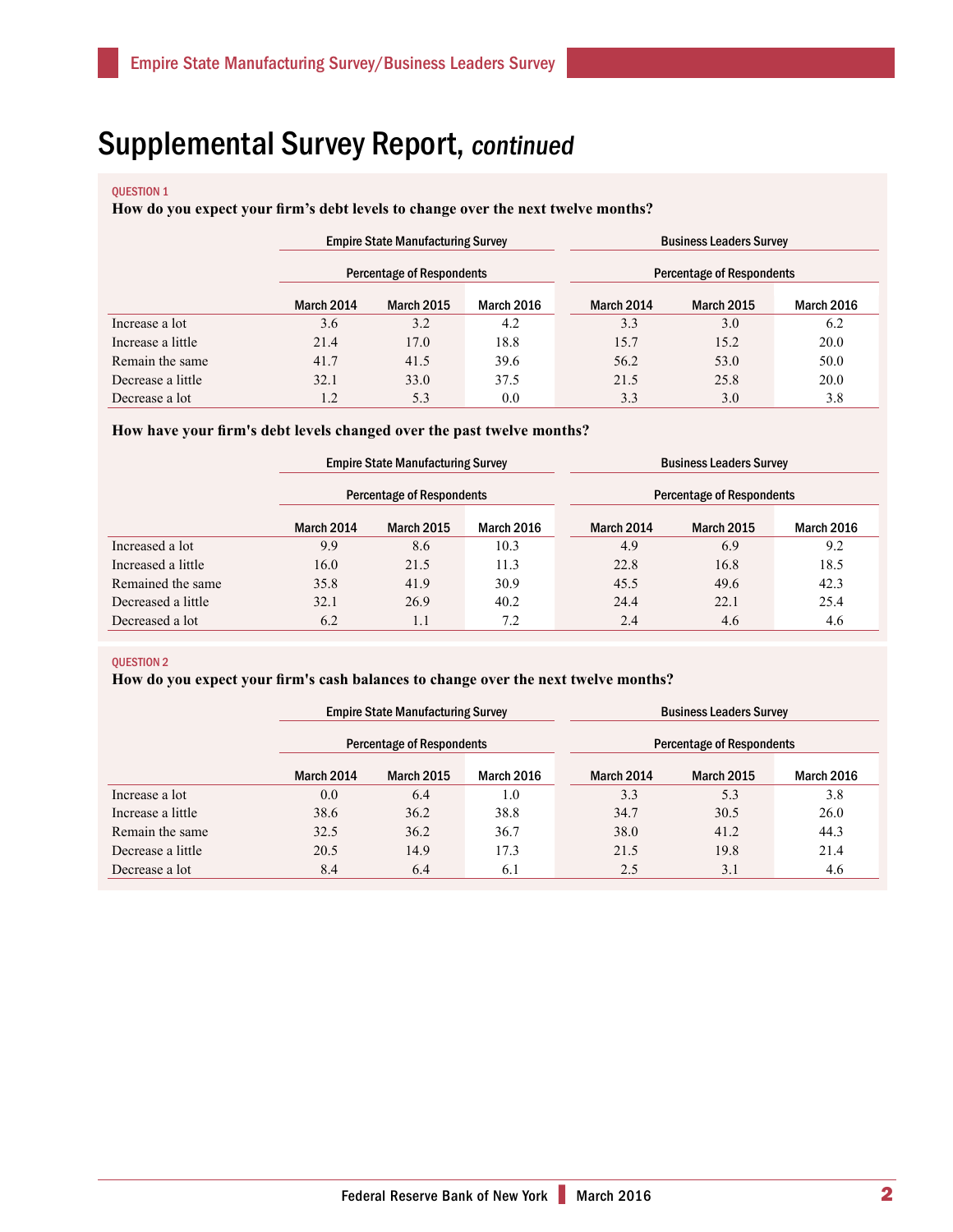#### QUESTION 3

# **How would you describe your current cash balances relative to your level of business activity?**

|                            | <b>Empire State Manufacturing Survey</b><br>Percentage of Respondents |                                        |      | <b>Business Leaders Survey</b> |                           |                   |                   |
|----------------------------|-----------------------------------------------------------------------|----------------------------------------|------|--------------------------------|---------------------------|-------------------|-------------------|
|                            |                                                                       |                                        |      |                                | Percentage of Respondents |                   |                   |
|                            | March 2014                                                            | <b>March 2015</b><br><b>March 2016</b> |      |                                | March 2014                | <b>March 2015</b> | <b>March 2016</b> |
| Much higher than usual     | 6.0                                                                   | 1.1                                    | 0.0  |                                | 2.4                       | 3.8               | 0.0               |
| Somewhat higher than usual | 13.1                                                                  | 13.7                                   | 18.1 |                                | 16.3                      | 18.8              | 16.0              |
| At about the usual level   | 42.9                                                                  | 53.7                                   | 47.9 |                                | 55.3                      | 52.6              | 53.6              |
| Somewhat lower than usual  | 27.4                                                                  | 21.1                                   | 20.2 |                                | 17.1                      | 17.3              | 23.2              |
| Much lower than usual      | 10.7                                                                  | 10.5                                   | 13.8 |                                | 8.9                       | 7.5               | 7.2               |

#### QUESTION 4

# **How do you expect to finance capital spending over the next twelve months?**

|                      | <b>Empire State Manufacturing Survey</b> |                                               |      | <b>Business Leaders Survey</b> |                                               |                   |  |  |
|----------------------|------------------------------------------|-----------------------------------------------|------|--------------------------------|-----------------------------------------------|-------------------|--|--|
|                      |                                          | <b>Average Percentage of Capital Spending</b> |      |                                | <b>Average Percentage of Capital Spending</b> |                   |  |  |
|                      | March 2014                               | <b>March 2015</b><br><b>March 2016</b>        |      | <b>March 2014</b>              | <b>March 2015</b>                             | <b>March 2016</b> |  |  |
| Cash                 | 62.0                                     | 54.6                                          | 58.0 | 65.5                           | 68.6                                          | 61.7              |  |  |
| Debt                 | 27.7                                     | 30.5                                          | 33.7 | 22.1                           | 18.9                                          | 25.6              |  |  |
| Equity               | 0.6                                      | 2.6                                           | 2.3  | 4.4                            | 4.5                                           | 4.5               |  |  |
| Leasing of equipment | 9.7                                      | 12.2                                          |      | 8.1                            | 7.9                                           | 8.3               |  |  |

#### QUESTION 5

## **By what percent do you expect each of the following to change over the next twelve months?**

|                                                                            |                           | <b>Empire State Manufacturing Survey</b> |                                   | <b>Business Leaders Survey</b> |  |
|----------------------------------------------------------------------------|---------------------------|------------------------------------------|-----------------------------------|--------------------------------|--|
|                                                                            |                           | <b>Expected Percentage Change</b>        | <b>Expected Percentage Change</b> |                                |  |
|                                                                            | Mean<br><b>March 2016</b> | Median<br>March 2016                     | Mean<br>March 2016                | Median<br><b>March 2016</b>    |  |
| Compensation you firm will pay per<br>employee (for wages and benefits)    | 2.79                      | 3.00                                     | 3.44                              | 3.00                           |  |
| Prices your employees will pay<br>(for goods and services where they live) | 2.27                      | 2.00                                     | 2.69                              | 2.00                           |  |
| Prices U.S. consumers will pay<br>(for goods and services)                 | 2.03                      | 2.00                                     | 2.64                              | 2.00                           |  |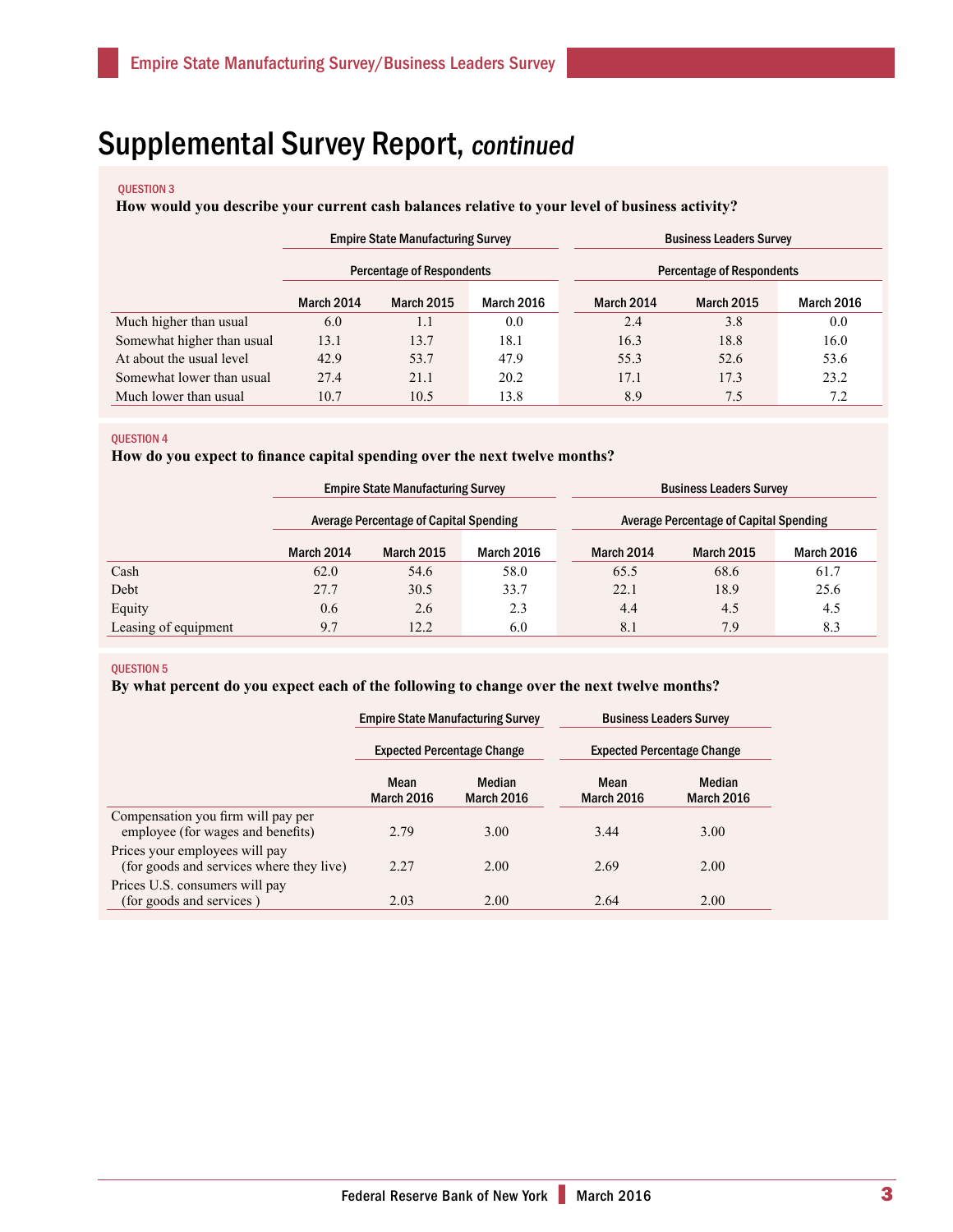## HISTORICAL OVERVIEW FOR QUESTION 1

**How do you expect your firm's debt levels to change over the next twelve months?** 

#### Empire State Manufacturing Survey







#### HISTORICAL OVERVIEW FOR QUESTION 2

**How do you expect your firm's cash balances to change over the next twelve months?**